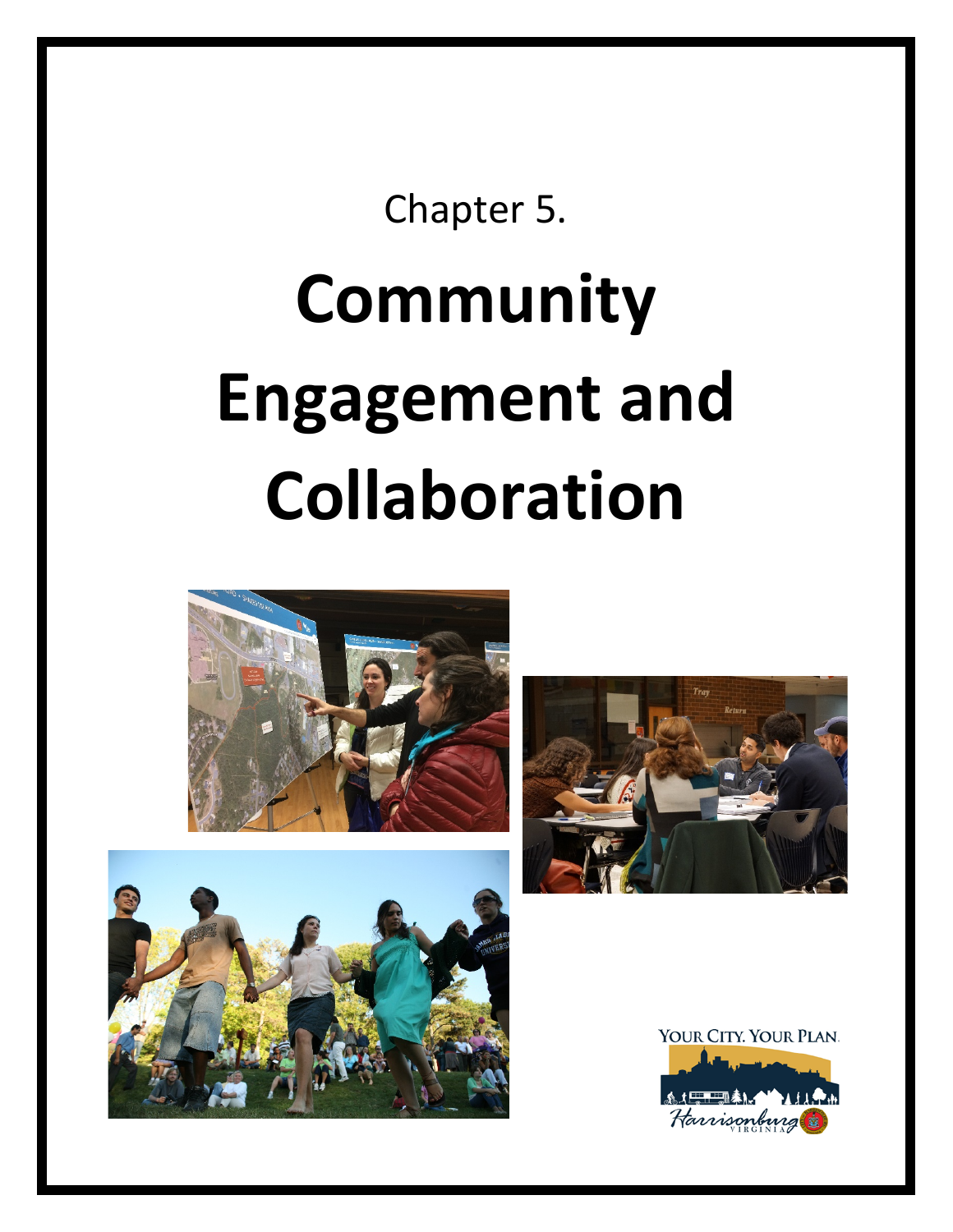# <span id="page-1-0"></span>Chapter 5 Community Engagement and Collaboration

## **Contents**

| $Introduction 1, 5-1$                                                       |  |
|-----------------------------------------------------------------------------|--|
| Community Engagement and Collaboration Goals, Objectives, and Strategies5-1 |  |

#### <span id="page-1-1"></span>**Introduction**

The Comprehensive Plan sets out an agenda for City improvement and progress toward realizing its vision for the future. Many community members tend to think that the City government alone is responsible for implementing the Comprehensive Plan. However, implementation success will depend greatly on partnerships between multiple entities that might include the City, other local, state, and federal agencies, local businesses, the development community, faith-based and community organizations, and individuals. Many issues can only be resolved comprehensively and successfully on a regional basis, so collaboration with Rockingham County is essential. Key internal institutions with which the City hopes to continue collaborating with include: James Madison University, Eastern Mennonite University, and Sentara RMH Medical Center. As the following Goal 2 shows, there are many areas where these institutions can collaborate with the City besides just the areas of education and health.

The Vision Statement in Chapter 2 presents a future City that is a great place to live, to raise a family, to work and to prosper. But note that the vision statement also contains another key idea – a City where community members are inspired to work together. Goal 3 supports efforts to engender civic pride, and to encourage all community members to participate in planning for the City and working toward the vision. Generally, this goal is working toward establishing community engagement, where the entire community is involved in local efforts and activities. This requires efforts to make tools and resources available to all residents to be able to communicate effectively with the City, other local, state, and federal agencies, and community organizations.

### <span id="page-1-2"></span>Community Engagement and Collaboration Goals, Objectives, and Strategies

- Goal 2. To coordinate and collaborate with surrounding jurisdictions, institutions of higher education, faith-based organizations, non-profit organizations, and other community organizations to meet the goals of the Comprehensive Plan.
	- Objective 2.1 To explore ways that the City of Harrisonburg and Rockingham County might increase collaboration in the provision of public facilities and services and in other public endeavors.